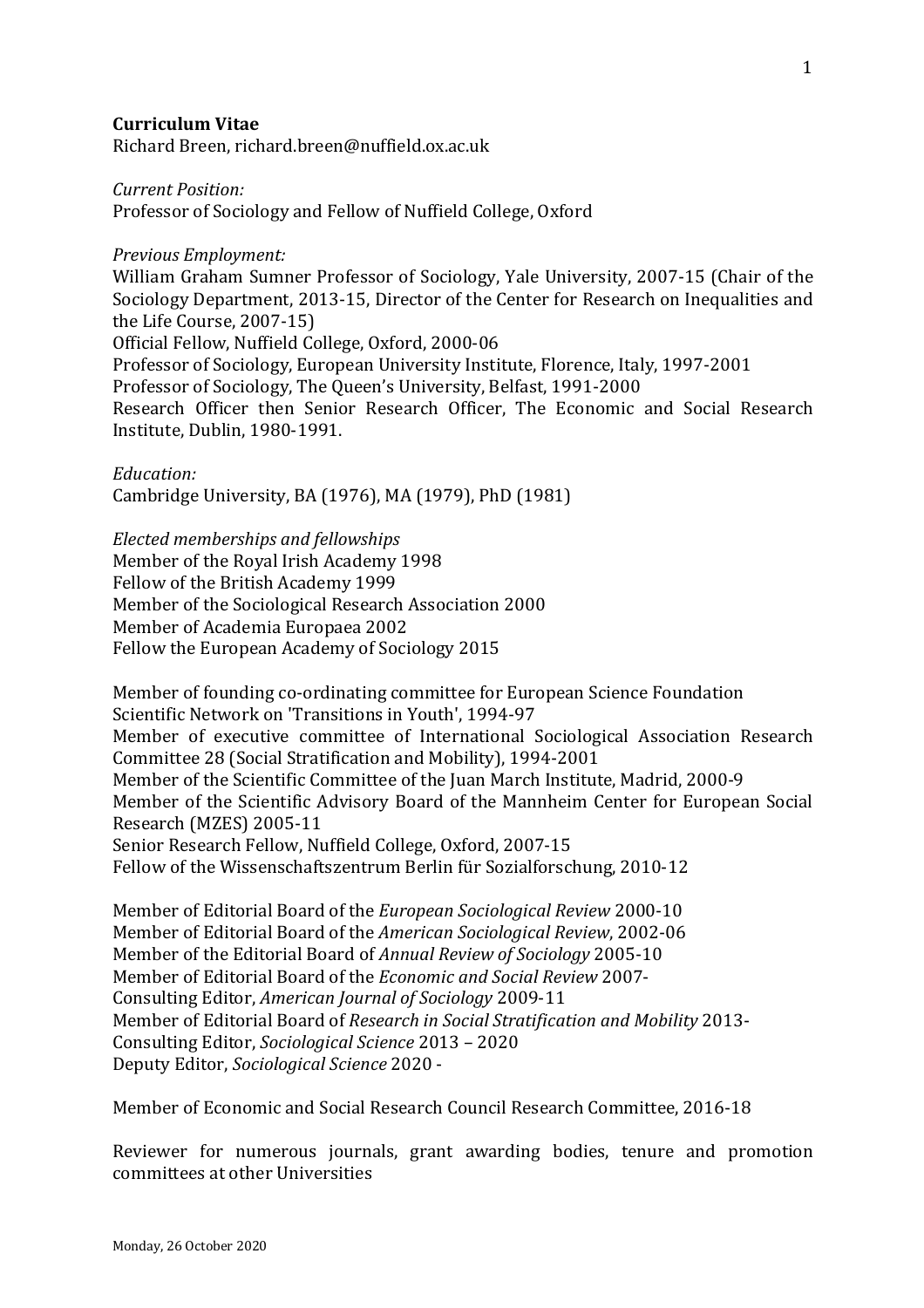# *Publications* (*by year*)

## *2020*

"Sibling Models, Categorical Outcomes and the Intra-Class Correlation" (with John Ermisch). *European Sociological Review*, forthcoming.

"How Marriage Matters for the Intergenerational Mobility of Family Income: Heterogeneity by Gender, Life Course and Birth Cohort" (with Seongsoo Choi and Inkwan Chung). *American Sociological Review,* Vol. 85, No. 3, pp. 353-380.

*Education and Intergenerational Social Mobility in Europe and the United States* (with Walter Müller). Stanford University Press, January 2020.

## *2019*

"Educational reproduction in Europe: A descriptive account " (with John Ermisch and Satu Helske). *Demographic Research*, Vol. 41, 2019, pp. 1373-1400.

"Family demography and income inequality in West Germany and the United States" (with Hannah Zagel), *Acta Sociologica*, Vol. 62, No. 2, 2019, pp. 174-192.

## *2018*

"Some Methodological Problems in the Study of Multigenerational Mobility". *European Sociological Review, Vol.* 34, No. 6, 2018, pp. 603-611.

"A Note on a Reformulation of the KHB Model" (with Kristian Bernt Karlson and Anders Holm), *Sociological Methods and Research* (forthcoming)

"Interpreting and Understanding Logits, Probits and other Non-Linear Probability Models" (with Kristian Bernt Karlson and Anders Holm), *Annual Review of Sociology*, Vol. 44, 2018, pp. 39-54.

# *2017*

"Educational Reproduction in Great Britain: A Prospective Approach" (with John Ermisch), *European Sociological Review*, Vol. 33, No. 4, 2017, pp. 590-603.

#### *2016*

"Temporary Life Changes and the Timing of Divorce" (with Peter Fallesen), *Demography*, Vol. 53, No. 5, 2016, pp. 1377-1398.

"And Their Children After Them? The Effect of College on Educational Reproduction" (with Matthew Lawrence). *American Journal of Sociology* Vol. 122, No. 2, 2016, pp. 532-72.

"Behavioral and Statistical Models of Educational Inequality" (with Anders Holm), *Rationality and Society, Vol. 28, No. 3, 2016, pp. 270-298.* 

"How much scope for a mobility paradox? The relationship between social and income mobility in Sweden" (with Carina Mood and Jan Jonsson). *Sociological Science* 2016, 3: 39-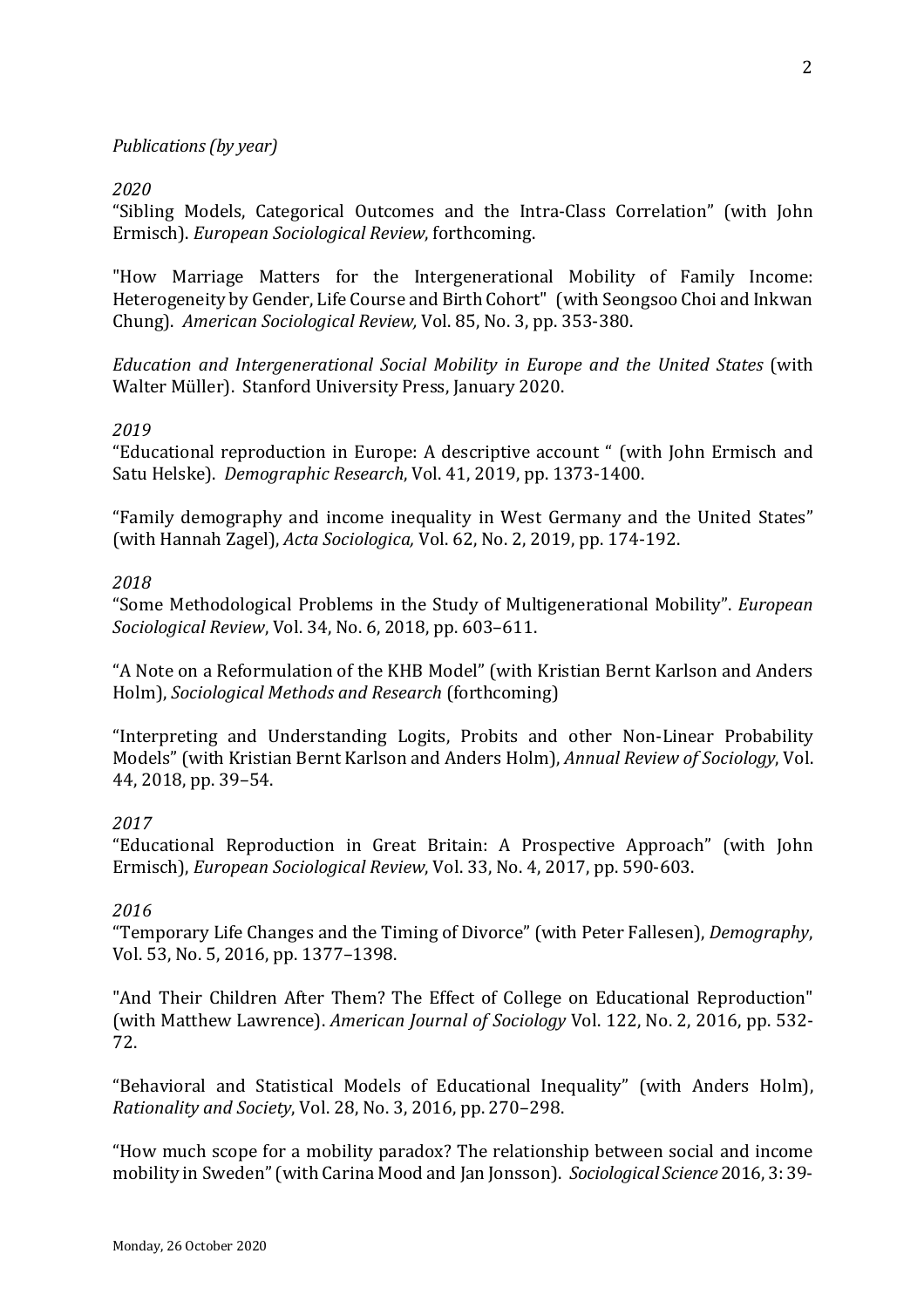## 60.

"A Dynamic Model of Cultural Reproduction" (with Mads Meier Jaeger). *American Journal of Sociology* Vol. 121, No.4, 2016, pp. 1079-1115.

## *2015*

"Income Inequality and Education" (with Inkwan Chung). *Sociological Science* 2015, 2: 454 - 477.

"Heterogeneous Causal Effects and Sample Selection Bias" (with Seongsoo Choi and Anders Holm). *Sociological Science* 2015, 2: 351-69.

## *2014*

"Correlations and Non-Linear Probability Models" (with Kristian Bernt Karlson and Anders Holm). *Sociological Methods and Research, Vol.* 43, No. 4, pp. 571-605.

"Education and Social Mobility: New Analytical Approaches" (with Kristian Bernt Karlson). *European Sociological Review*, Vol. 30, No. 1, pp. 107-118.

"Deciding under Doubt: A Theory of Risk Aversion, Time Discounting Preferences and Educational Decision Making" (with Herman van de Werfhorst and Mads Jaeger). *European Sociological Review,* Vol. 30, No. 2, pp. 258-70.

## *2013*

"Counterfactual Causal Analysis and Non-Linear Probability Models" (with Kristian Bernt Karlson) in Stephen L. Morgan (ed.) *Handbook of Causal Analysis for Social Research*, Dordrecht: Springer 2013, pp. 167-87.

"Total, Direct, and Indirect Effects in Logit and Probit Models" (with Kristian Bernt Karlson and Anders Holm). *Sociological Methods and Research*, Vo. 42, No. 2, pp. 164-91.

#### *2012*

"Comparing Regression Coefficients between Same-Sample Nested Models using Logit and Probit: A New Method" (with Kristian Bernt Karlson and Anders Holm). *Sociological Methodology* Vol. 42, 2012, pp. 274-301.

"Marital Instability and Female Labor Supply" (with Berkay Ozcan). *Annual Review of Sociology*, *Vol.* 38, 2012, pp. 463-481.

"Educational Assortative Mating and Income Inequality in Denmark" (with Signe Hald Andersen), *Demography* Vo. 49, No.3, 2012, pp. 867-887.

"HIV Prevention and Social Desirability: Husband-Wife Discrepancies in Reports of Condom Use" (with Julia Cordero-Coma). *Journal of Marriage and the Family* Vo. 74, No.3, 2012, pp. 601-13*.*

# *2011*

"Educational Assortative Mating and Earnings Inequality in the United States" (with Leire Salazar), *American Journal of Sociology* Vol. 117, No. 3, 2011, pp. 808-43.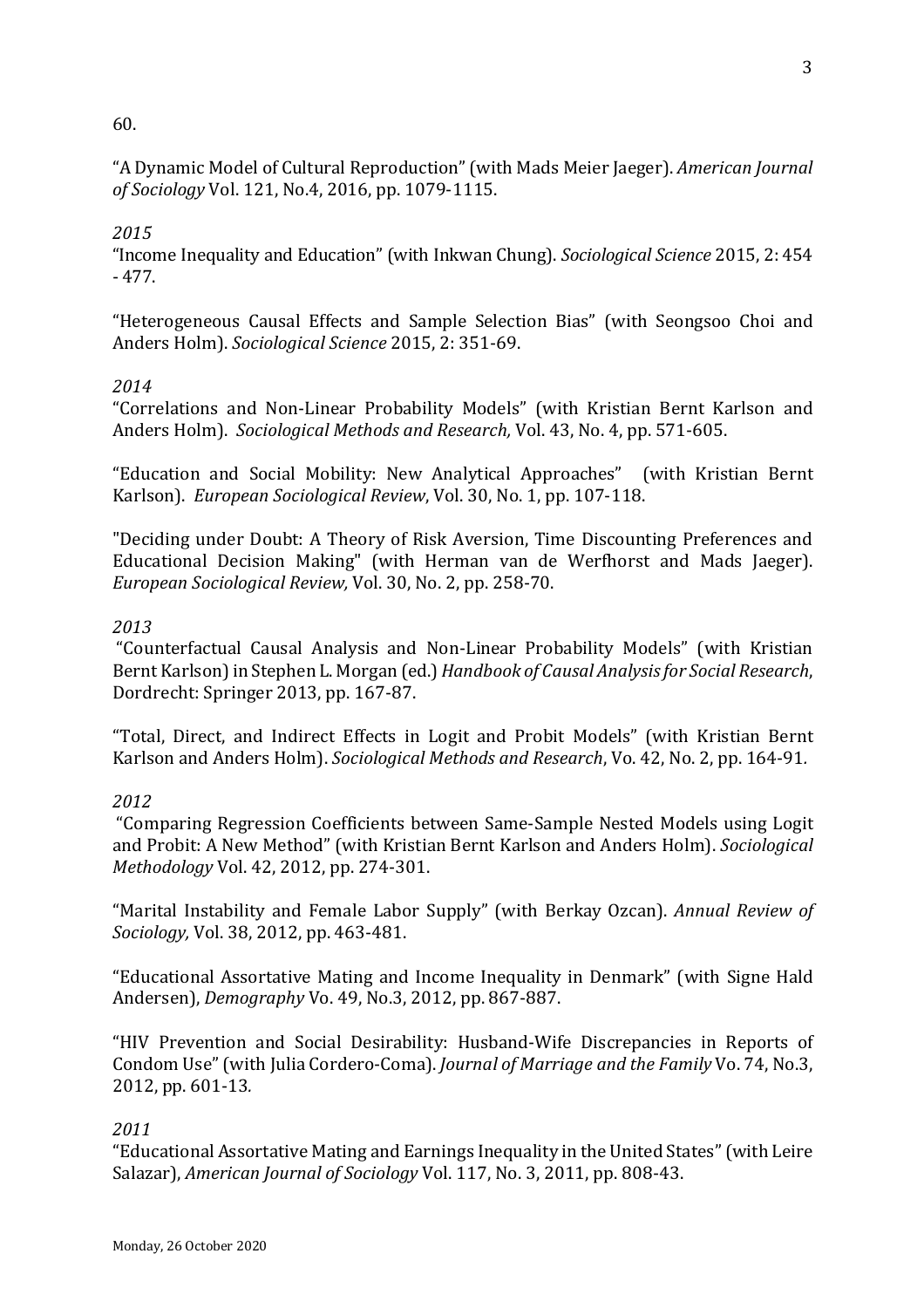# *2010*

"Educational Expansion and Social Mobility in the Twentieth Century" Social Forces Vol. 89, No. 2, 2010, pp. 365-88.

"Social Mobility and Equality of Opportunity" *The Economic and Social Review* Vol. 41, No. 4, 2010, pp. 413-28.

"Mixture Models for Ordinal Data" (with Ruud Luijkx), *Sociological Methods and Research* Vol. 39, No. 1, 2010, pp. 3-24.

"Has increased women's educational attainment led to greater earnings inequality in the UK? A multivariate decomposition analysis" (with Leire Salazar), *European Sociological Review Vol.* 26, No. 2, 2010, pp. 143-58.

"Long Term Trends in Educational Inequality in Europe: Class Inequalities and Gender Differences" (with Ruud Luijkx, Walter Müller and Reinhard Pollak), *European Sociological Review*) Vol. 26, No. 1, 2010, pp. 31-48.

## *2009*

"Non-Persistent Inequality in Educational Attainment: Evidence from Eight European Countries" (with Ruud Luijkx, Walter Müller and Reinhard Pollak), *American Journal of Sociology* Vol. 114, No. 5, 2009, pp. 1475-1521.

"Game Theory" in Peter Hedström and Peter Bearman (eds.) The Oxford Handbook of *Analytical Sociology*. Oxford: Oxford University Press, 2009, pp. 619-38.

"Formal theory in the Social Sciences" in Peter Hedström and Björn Wittrock (eds.) *Frontiers of Sociology*, Leiden: Brill, 2009, pp. 209-31.

# *2008*

"Statistical Models of Association for Comparing Cross-Classifications" *Sociological Methods and Research Vol.* 36, No. 4, 2008, pp. 442-61.

# *2007*

"Social mobility and education: a comparative analysis of period and cohort trends in Britain and Germany" (with Ruud Luijkx), in Stefani Scherer, Reinhard Pollak, Gunnar Otte, Markus Gangl (eds.) *From Origin to Destination: Trends and Mechanisms in Social Stratification Research Frankfurt/Main: Campus, 2007, pp. 102-124.* 

"Explaining Change in Social Fluidity: Educational Equalization and Educational Expansion in Twentieth-Century Sweden" (with Jan O. Jonsson), *American Journal of Sociology, Vol.* 112, No. 6, 2007, pp. 1775-1810.

#### *2006*

"Testing the Breen-Goldthorpe model of educational decision making" (with Meir Yaish), in Stephen L. Morgan, David B. Grusky, and Gary S. Fields (eds.) *Mobility and Inequality: Frontiers of Research in Sociology and Economics, Stanford: Stanford University Press,* 2006, pp. 232-58.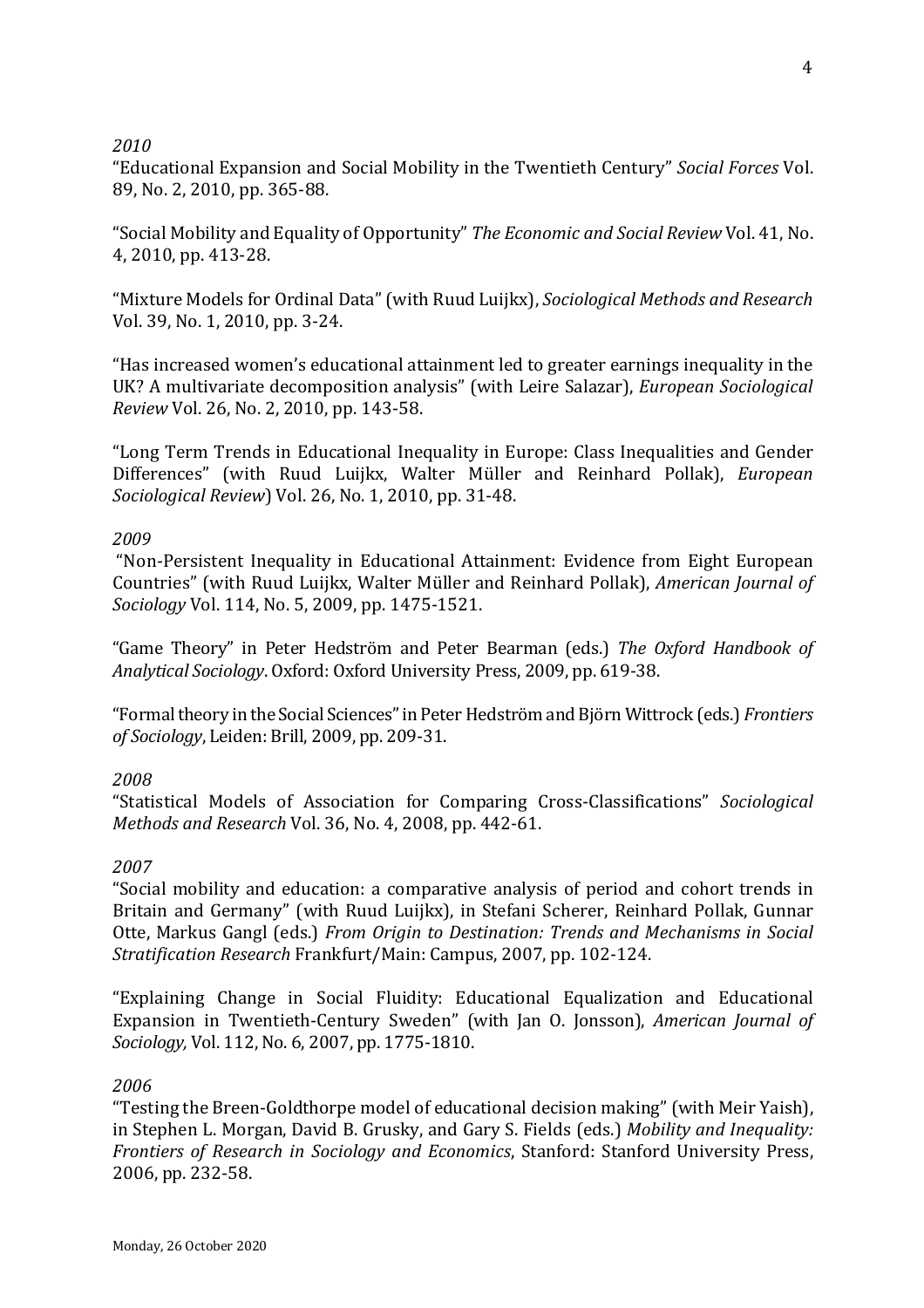"Statistical models of social fluidity". *Sociological Theory and Methods*, Vol. 21, No. 2, 2006, pp.215-35.

## *2005*

"Foundations of Class Analysis in the Weberian Tradition" in Erik Olin Wright (ed.) Alternative Foundations of Class Analysis, Cambridge: Cambridge University Press, 2005, pp. 31-50. 

"Why Did Class Inequalities in Educational Attainment Remain Unchanged over Much of the Twentieth Century?" in A. F. Heath, J. Ermisch and D. Gallie (eds.) *Understanding Social Change: British Academy Centenary Monograph*, Oxford: Oxford University Press 2005, pp. 55-72.

"Inequality of Opportunity in Comparative Perspective: Recent Research on Educational Attainment and Social Mobility" (with Jan O. Jonsson), *Annual Review of Sociology* Vol. 31, 2005, pp. 223-244.

"Explaining Cross-national Variation in Youth Unemployment: Market and Institutional Factors" *European Sociological Review*, Vol. 21, No. 2, 2005, pp. 125-34.

"Income Inequality and Macroeconomic Volatility: An Empirical Investigation", (with Cecilia García-Peñalosa), *Review of Development Economics*, Vol. 9, No. 3, 2005, pp. 380-98.

"The Persistence of the Gendered Division of Domestic Labour" (with Lynn Prince Cooke), *European Sociological Review*, Vol. 21, No. 1, 2005, pp. 43-57.

# *2004*

*Social Mobility in Europe, Oxford: Oxford University Press, December 2004.* 

"The Comparative Study of Social Mobility" in R. Breen (ed.) Social Mobility in Europe, Oxford: Oxford University Press, pp. 1-16, 2004.

"Statistical Methods of Mobility Research" in R. Breen (ed.) *Social Mobility in Europe*, Oxford: Oxford University Press, pp. 17-36, 2004.

"Social Mobility in Europe between 1970 and 2000" (with Ruud Luijkx) in R. Breen (ed.) *Social Mobility in Europe*, Oxford: Oxford University Press, pp. 37-76, 2004.

"Conclusions" (with Ruud Luijkx) in R. Breen (ed.) *Social Mobility in Europe*, Oxford: Oxford University Press, pp. 383-410, 2004.

"Poverty Dynamics Corrected for Measurement Error" (with Pasi Moisio), The Journal of *Economic Inequality*, *Vol.* 2, *No.* 3, 2004, pp. 171-91.

# *2003*

"Is Northern Ireland an Educational Meritocracy?" Sociology, Vol. 37, No. 4, 2003, pp. 657-676.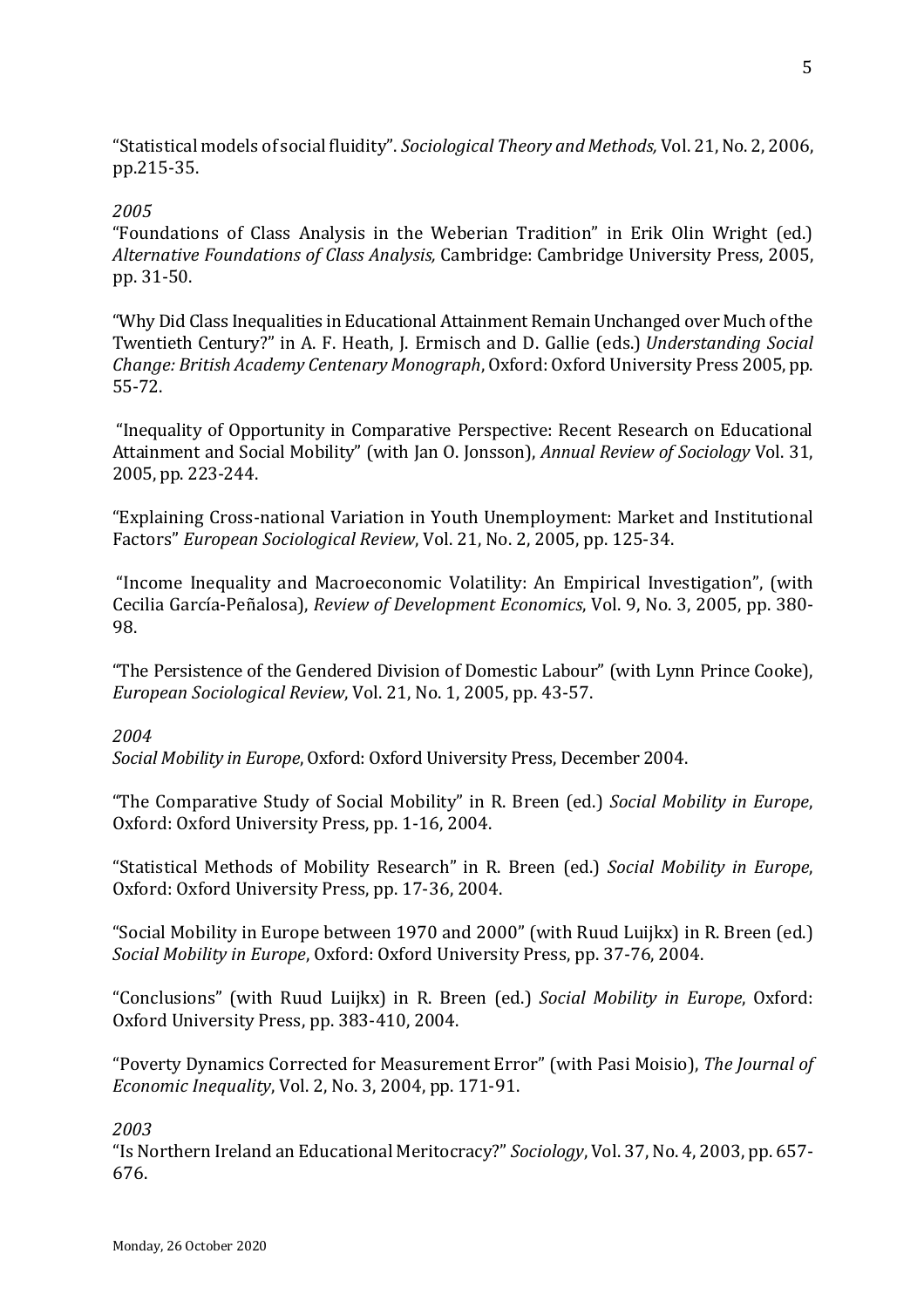## *2002*

"Merit, Mobility and Method: Another reply to Saunders" (with John H. Goldthorpe), The *British Journal of Sociology, Vol.* 53, No. 4, 2002, pp. 575-82.

"Bayesian Learning and Gender Segregation" (with Cecilia García-Peñalosa), *Journal of Labor Economics*, Vol. 20, No. 2, 2002, pp. 899-922.

"Institutional Variation and the Position of Young People: A Comparative Perspective" (with Marlis Buchmann), *The Annals of the American Academy of Political and Social Science*, Vol. 580, 2002, pp. 288-305.

# *2001*

"Social mobility and constitutional and political preferences in Northern Ireland" *The British Journal of Sociology*, Vol. 52, No. 4, 2001, pp. 621-45.

"Class, mobility and merit: the experience of two British birth cohorts" (with John H. Goldthorpe), *European Sociological Review*, Vol. 17, No. 2, 2001, pp. 81-101. Also published as "Classes sociales, mobilité et mérite: l'éxperience de deux cohortes britanniques" in R. Boudon, N. Bulle and M. Cherkaoui (eds), *Ecole et société: Les paradoxes de la démocratie*: Paris: puf, pp. 207-240.

"Europeanization and globalization - Politics against markets in the European Union" (with Daniel Verdier), *Comparative Political Studies*, Vol. 34, No. 3, 2001, pp. 227-262.

#### *2000*

"A Multinomial Transition Model for Analyzing Educational Careers" (with Jan O. Jonsson) American Sociological Review, Vol. 65, No. 5, 2000, pp.754-72.

"Class Inequality and Social Mobility in Northern Ireland, 1973-1996" *American Sociological Review*, Vol. 65, No. 3, 2000, pp. 392-406.

"Why is Support for Extreme Parties Underestimated by Surveys? A Latent Class Analysis" *British Journal of Political Science,* Vol. 30, No. 2, 2000, pp. 375-382.

#### *1999*

"De allocatie van schoolverlaters in de verschillende segmenten van de Nederlandse arbeidsmarkt' (with R. van der Velden and E. Willems), in W.J. Nijhof *et al* (eds.) Beroepsonderwijs en volwassenenducatie vanuit wetenschappelijke optiek: Jarrboek 1997/98 van het Max Goote Kenniscentrum, Elsevier, 1999, pp. 303-316.

*Ireland North and South, Perspectives from Social Science: Proceedings of the British Academy* 98, (edited by Anthony F. Heath, Richard Breen and Christopher T. Whelan), Oxford: Oxford University Press, July 1999.

"Educational Inequality in Ireland, North and South" (with A.F. Heath and C.T. Whelan) in Anthony F. Heath, Richard Breen and Christopher T. Whelan (eds.) *Ireland North and South*, *Perspectives from Social Science: Proceedings of the British Academy 98, Oxford: Oxford* University Press, 1999, pp. 187-213.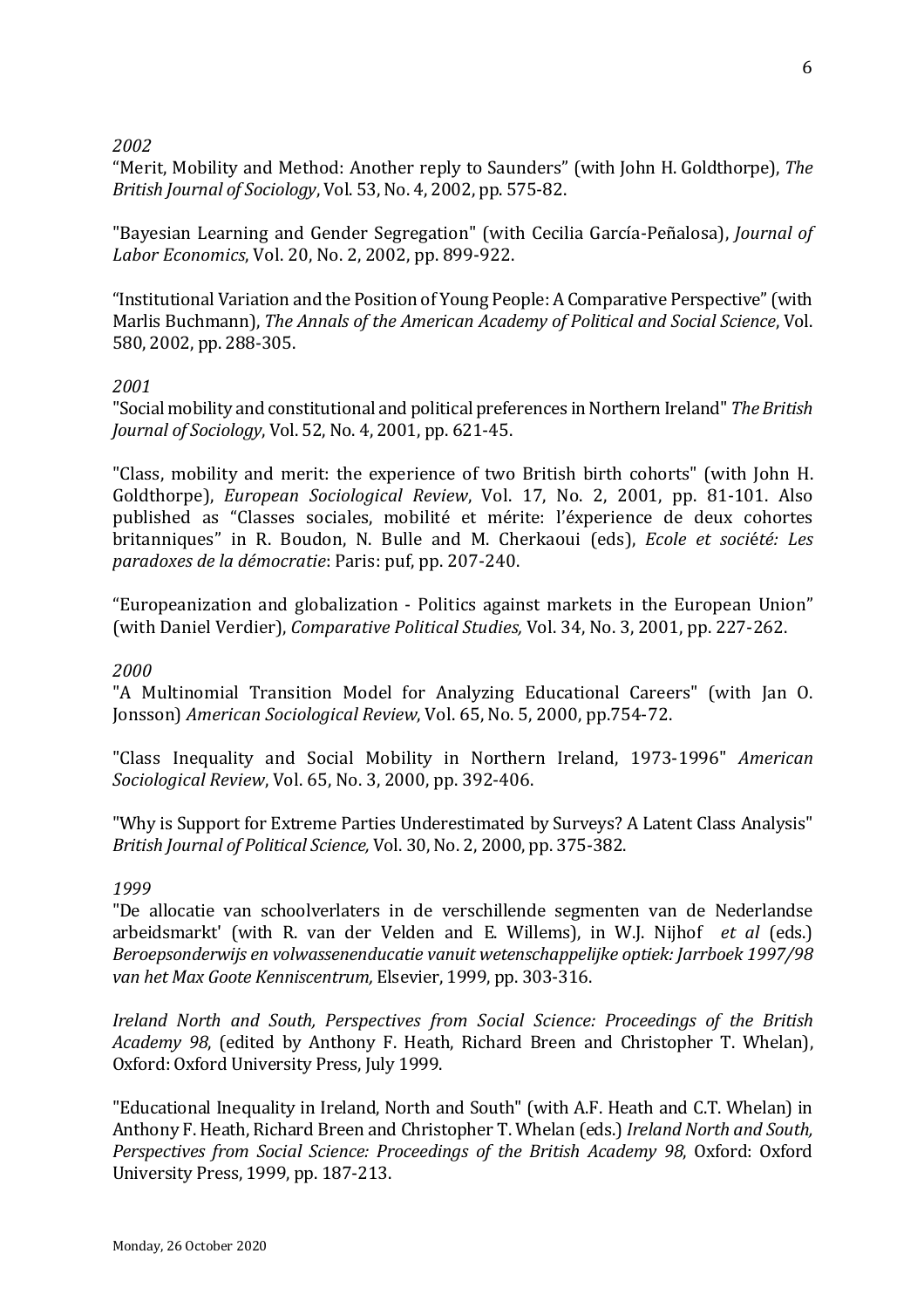"Social Mobility in Ireland: A Comparative Analysis" (with C.T. Whelan) in A.F.Heath, Richard Breen and Christopher T. Whelan (eds.) *Ireland North and South, Perspectives from Social Science: Proceedings of the British Academy 98, Oxford: Oxford University Press, 1999,* pp. 323-43.

"Conclusions" (with A.F. Heath and C.T. Whelan) in Anthony F. Heath, Richard Breen and Christopher T. Whelan (eds.) *Ireland North and South, Perspectives from Social Science: Proceedings of the British Academy 98, Oxford: Oxford University Press, 1999, pp. 493-516.* 

"Segmentation and the Social Structure" (with Paula Devine), in Paul Mitchell and Rick Wilford (eds.), *Politics in Northern Ireland*, Boulder, Colorado: Westview Press, 1999, pp. 53-65.

"Class Inequality and Meritocracy: A critique of Saunders and an alternative analysis" (with John H. Goldthorpe) *The British Journal of Sociology*, Vol. 50, No. 1, 1999, pp. 1-27.

"Beliefs, Rational Choice and Bayesian Learning" *Rationality and Society*, Vol. 11, No. 4, 1999, pp. 463-480.

#### *1998*

"The Persistence of Class Origin Inequalities among School Leavers in the Republic of Ireland, 1984-1993" *The British Journal of Sociology*, Vol. 49, No. 2, pp. 275-98.

"Is the Nation State the appropriate geographical unit for class analysis?" (with David B. Rottman), *Sociology*, Vol. 32, No. 1, 1998, pp. 1-21.

"The Ratio of Unemployment Rates and Fair Employment: A Reply to John Bradley" *The Economic and Social Review.* Vol. 29, No.1, 1998, pp. 87-93.

#### *1997*

Social Attitudes in Northern Ireland: the Sixth Volume (edited by L. Dowds, P. Devine and R. Breen), Belfast: Blackstaff Press, 1997.

"Investment in education: educational qualifications and class of entry in the Republic of Ireland" (with C.T. Whelan) Yossi Shavit and Walter Muller (eds.), *From School to Work*, Oxford: Oxford University Press, 1997, pp. 189-219.

"How reliable are studies of social mobility? An investigation into the consequences of unreliability in measures of social class" (with Jon O. Jonsson), in *Research in Social Stratification and Mobility*, Vol. 15, 1997, pp. 91-112.

"Explaining Educational Differentials: Towards a Formal Rational Action Theory" (with John H. Goldthorpe), *Rationality and Society*, Vol. 9, No. 3, 1997, pp. 275-305. Reprinted in David B. Grusky, (ed.) *Social Stratification: Class, Race and Gender in Sociological Perspective* (2<sup>nd</sup> edition), Westview Press, Boulder, Colorado, 2001; and in John H. Goldthorpe, On Sociology: *Numbers, Narratives and the Integration of Research and Theory, Oxford University Press,* 2001.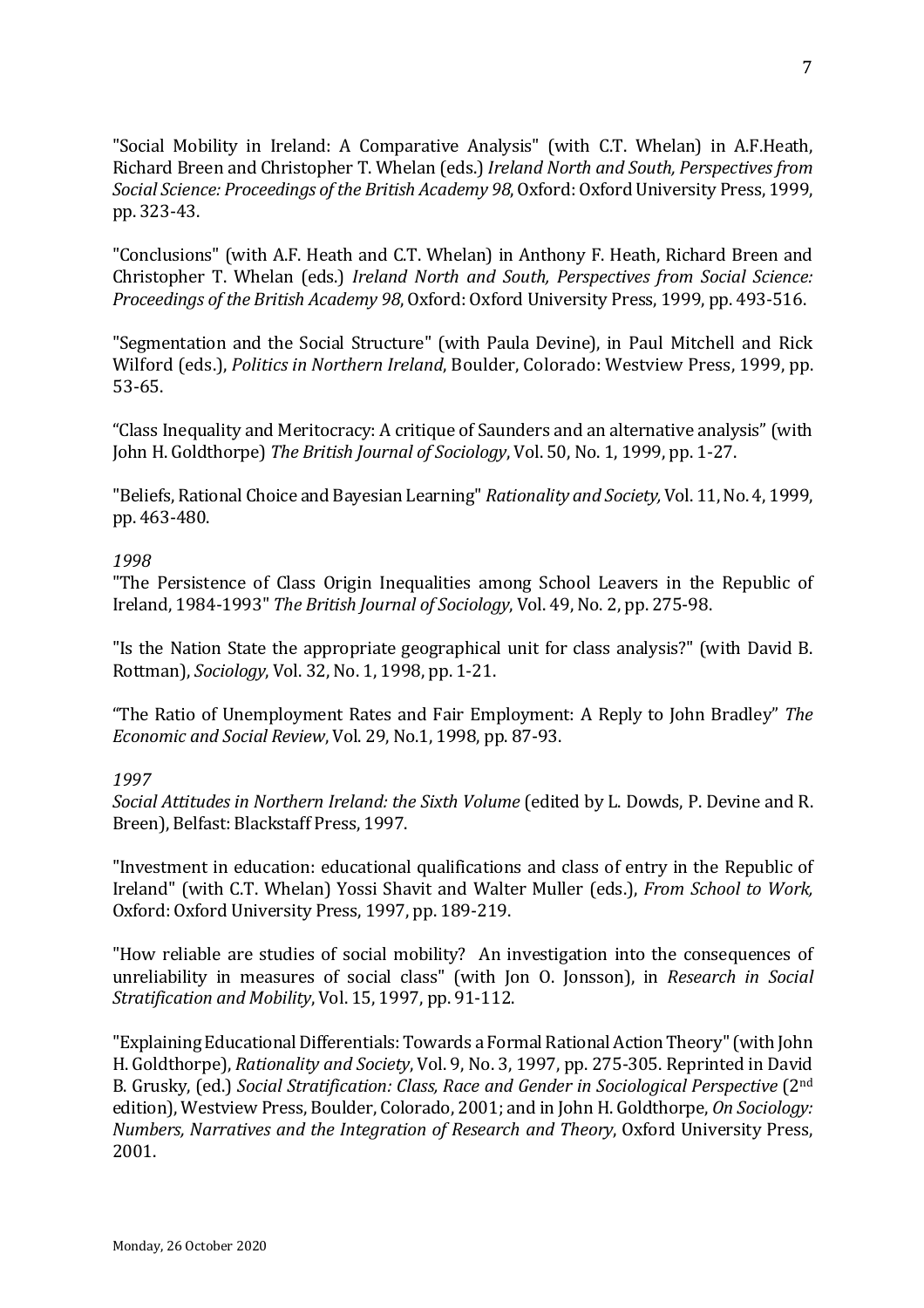"Risk, Recommodification, and the Future of the Service Class" *Sociology*, Vol. 31, No. 3, 1997, pp. 473-489.

"Inequality, economic growth and social mobility" *The British Journal of Sociology*, Vol. 48, No. 3, 1997, pp. 429-449.

"Religious Mobility and Party Support In Northern Ireland" (with B. C. Hayes), *European Sociological Review, Vol.* 13, No. 3, 1997, pp. 1-15.

### *1996*

*Censored, Sample Selected and Truncated Regression Models, Newbury Park: Sage, 1996.* 

*Social Class and Social Mobility in the Republic of Ireland*, (with C.T.Whelan), Dublin: Gill and Macmillan, 1996.

"Religious Mobility in the United Kingdom" (with B. C. Hayes), *Journal of the Royal Statistical Society, Series A, Vol.* 159, Part 3, 1996, pp. 493-504.

*Evaluation of the Ratio of Unemployment Rates as an Indicator of Fair Employment* (with G. Gudgin), Belfast: Central Community Relations Unit, 1996.

*Social Attitudes in Northern Ireland: the Fifth Volume* (edited by R. Breen, P. Devine and L. Dowds), Belfast: Blackstaff Press, 1996.

"Who wants a United Ireland?" in *Social Attitudes in Northern Ireland: the Fifth Volume* (edited by R. Breen, P. Devine and L. Dowds), Belfast: Blackstaff Press, June 1996, pp. 33-48.

# *1995*

*Social Attitudes in Northern Ireland: the Fourth Volume* (edited with P. Devine and G. Robinson), Belfast: Blackstaff Press, 1995.

"Attitudes towards the Security Forces" in R. Breen, P. Devine and G. Robinson (eds.) *Social Attitudes in Northern Ireland: the Fourth Volume, Belfast: Blackstaff Press, 1995, pp. 49-62.* 

*Class Stratification: A Comparative Perspective* (with D.B. Rottman), Hemel Hempstead: Harvester-Wheatsheaf, 1995.

"Class Theory and Class Analysis" (with D.B. Rottman), *Sociology*, Vol. 29, No. 3, 1995, pp. 453-474.

"Returns to education: taking account of employers' perceptions and use of educational credentials" (with D.F. Hannan and R. O'Leary), *European Sociological Review*, Vol. 11 No. 1, 1995, pp. 59-73.

"Gender and Class Mobility: Evidence from the Republic of Ireland" (with C.T. Whelan), *Sociology*, Vol. 29, No.1, 1995, pp. 1-22.

#### *1994*

"Poverty and Labour Market Measures" in T. Callan and B. Nolan (eds.) *Poverty and Policy in*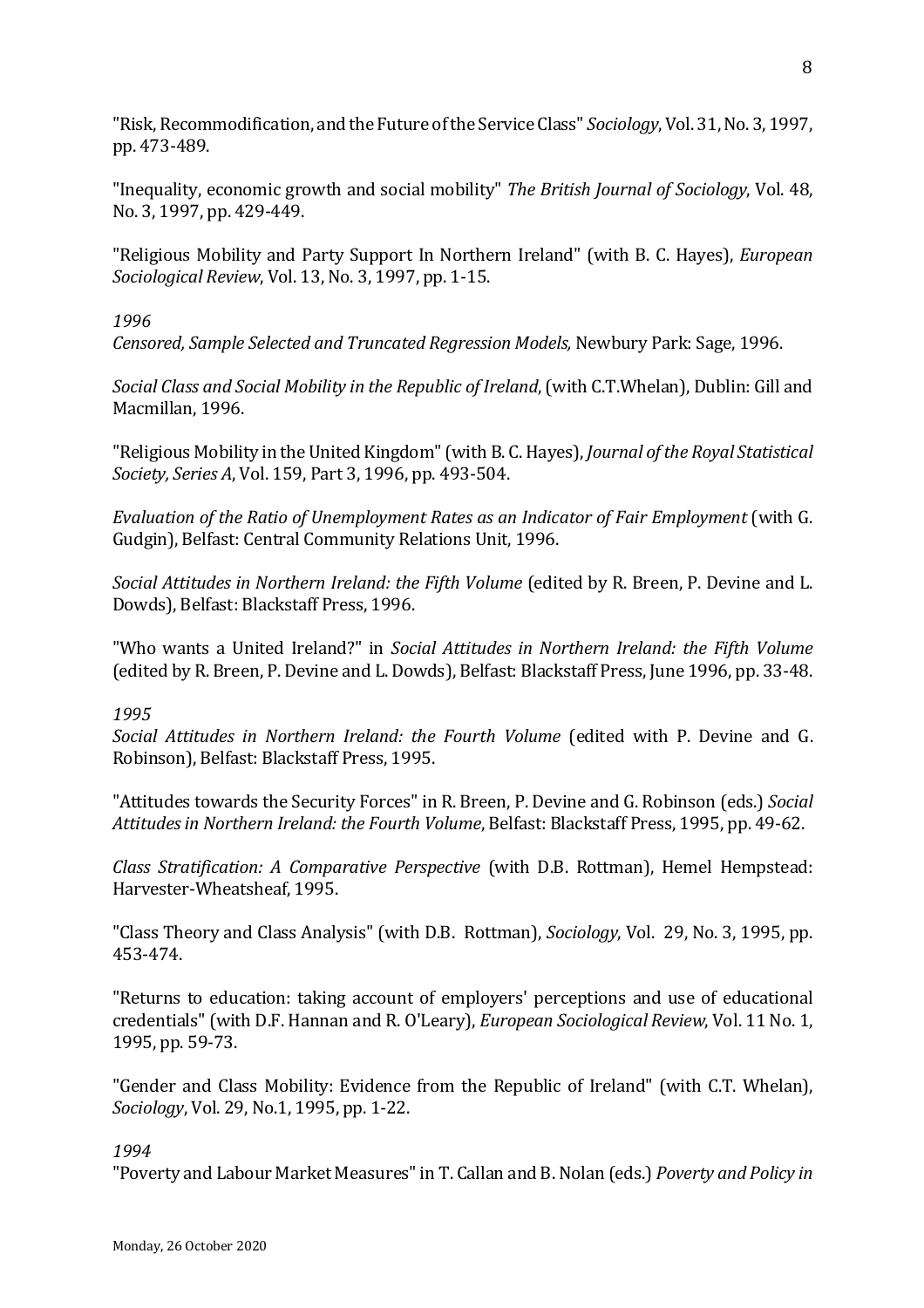*Ireland*, Dublin: Gill and Macmillan, 1994, pp. 279-90.

"Modelling Trends in Social Fluidity" (with C.T. Whelan), *European Sociological Review*, Vol. 10, No. 3, 1994, pp. 259-272.

"Individual Level Models for Mobility Tables and Other Cross-Classifications" *Sociological Methods and Research, Vol. 23, No. 2, 1994, pp. 147-173.* 

"Social Class, Class Origins and Political Partisanship in the Republic of Ireland" (with C.T. Whelan), *European Journal of Political Research*, Vol. 26, No. 2, 1994, pp. 117-134.

#### *1993*

"Industrialisation, Class Formation and Social Mobility in Ireland" (with C.T. Whelan and B.J. Whelan), in J.H. Goldthorpe and C.T. Whelan (eds.) *The Development of Industrial Society in Ireland: Proceedings of the British Academy, 79, Oxford: Oxford University Press, 1993, pp.* 105-28.

"Explaining the Irish Pattern of Social Fluidity" (with C.T. Whelan), in J.H. Goldthorpe and C.T. Whelan (eds.) *The Development of Industrial Society in Ireland: Proceedings of the British Academy, 79, Oxford: Oxford University Press, 1993, pp. 129-52.* 

"From Ascription to Achievement? Origins, education and entry to the labour force in Ireland" (with C. T. Whelan), *Acta Sociologica*, Vol. 36, No. 1, 1993, pp. 3-18.

#### *1992*

"The Exchequer Costs of Unemployment Among Unqualified Labour Market Participants", in John Bradley and John FitzGerald (eds.) *The Role of the Structural Funds: Analysis of Consequences for Ireland in the Context of 1992*, Dublin: The Economic and Social Research Institute, 1992, pp. 155-186.

"Job Changing and Job Loss in the Irish Youth Labour Market: A Test of a General Model", *European Sociological Review*, Vol. 8, No. 2, 1992, pp. 113-126.

#### *1991*

*Education, Employment and Training in the Youth Labour Market, Dublin: The Economic and* Social Research Institute, 1991.

"Trends in the Share of Long Term Unemployment in Ireland" (with P. Honohan), *The Economic and Social Review, Vol.* 23, No. 1, 1991, pp. 73-92.

"Assessing the Effectiveness of Training and Temporary Employment Schemes: Some Results from the Youth Labour Market" The Economic and Social Review, Vol. 22, No. 3, 1991, pp. 177-197.

"The Accelerated Binomial Option Pricing Model." *Journal of Financial and Quantitative Analysis*, *Vol.* 26, *No.* 2, 1991, pp. 153-164.

#### *1990*

Understanding Contemporary Ireland: State, Class and Development in the Republic of Ireland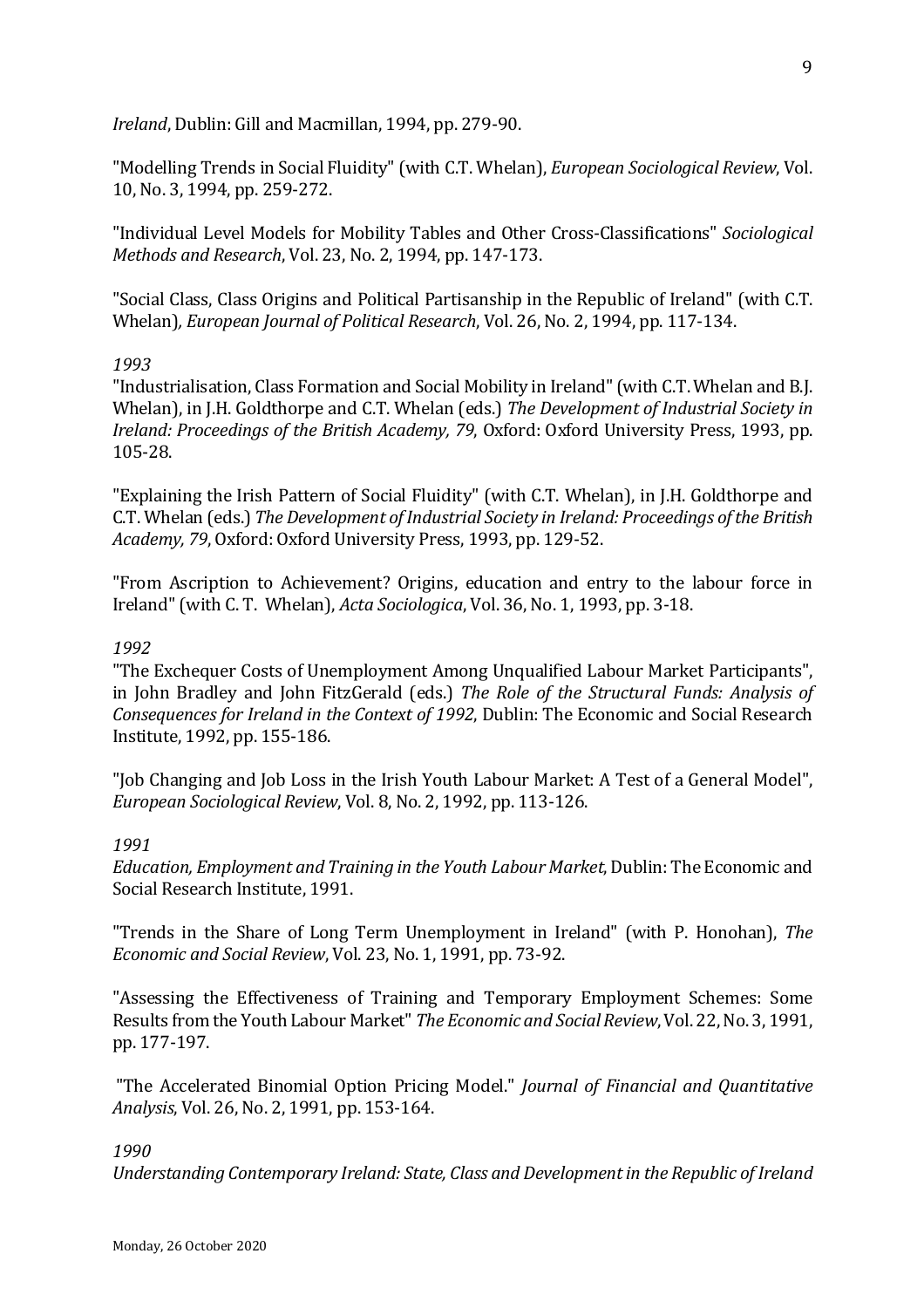(with D.F. Hannan, D.B. Rottman, C.T. Whelan), London: The Macmillan Press, 1990.

"Manpower Policy and Unemployment in Ireland", in S. Healy and B. Reynolds (eds.) *Work*, *Unemployment and Job Creation Policy*, Dublin: CMRS, 1990, pp. 117-134.

"Social Class, Schools and Society" in J. Mulholland and D. Keogh (eds.) *Education in Ireland: For What and for Whom?* Cork: Hibernian University Press, 1990, pp. 40-48.

"Option Pricing and the Conditions for Early Exercise: An Example Using Foreign Exchange Options" *The Economic and Social Review*, Vol. 21, No. 2, 1990, pp. 151-161.

## *1989*

*Subsidising Jobs: A Study of the Employment Incentive Scheme, Dublin: The Economic and* Social Research Institute, 1989.

## *1988*

*Self* -*Employment and the Unemployed: A Study of the Enterprise Allowance Scheme*, Dublin: The Economic and Social Research Institute, 1988.

"The Work Experience Programme in Ireland." *International Labour Review*, Vol. 127, No.4, pp. 429-444.

## *1987*

"Gender Roles and the Schooling Process" (with D.F. Hannan), in C. Curtin, M. Kelly and L. O'Dowd (eds.) *Gender in Irish Society*, Galway: Galway University Press, 1987, pp. 37-53.

"Family Farming in Ireland" (with D.F. Hannan), in Boguslav Galeski and Eugene Wilkening (eds.) *Family Farming in Europe and America*, Boulder: Westview Press, 1987, pp. 39-69.

"The Costs of Unemployment", *Administration*, Vol. 35, No. 3, 1987, pp. 225-252, (reprinted in *Unemployment: The Need for Change*, ed. A.T. Kerins, Dublin: Boole Press, 1988, pp. 8-32.).

"Sources of Cross-National Variation in Mobility Regimes: English, French and Swedish Data Reanalysed" *Sociology*, Vol. 21, No. 1, 1987, pp. 75-90.

#### *1986*

"The School and Gender Roles" (with D.F. Hannan), in Mary Cullen (ed.) *Struggle to Learn:* Aspects of Women's Experience in the Irish Educational System in the Nineteenth and *Twentieth Centuries*, Dublin: Arlen House, 1986.

Subject Availability and Student Performance in the Senior Cycle of Irish Post-Primary Schools, Dublin: The Economic and Social Research Institute, 1986.

The Work Experience Programme in Ireland, World Employment Programme Working Paper, Geneva: International Labour Office, 1986.

"Does Experience of Work Help School Leavers to get Jobs?" *Sociology*, Vol. 20, No. 2, 1986, pp. 207-227.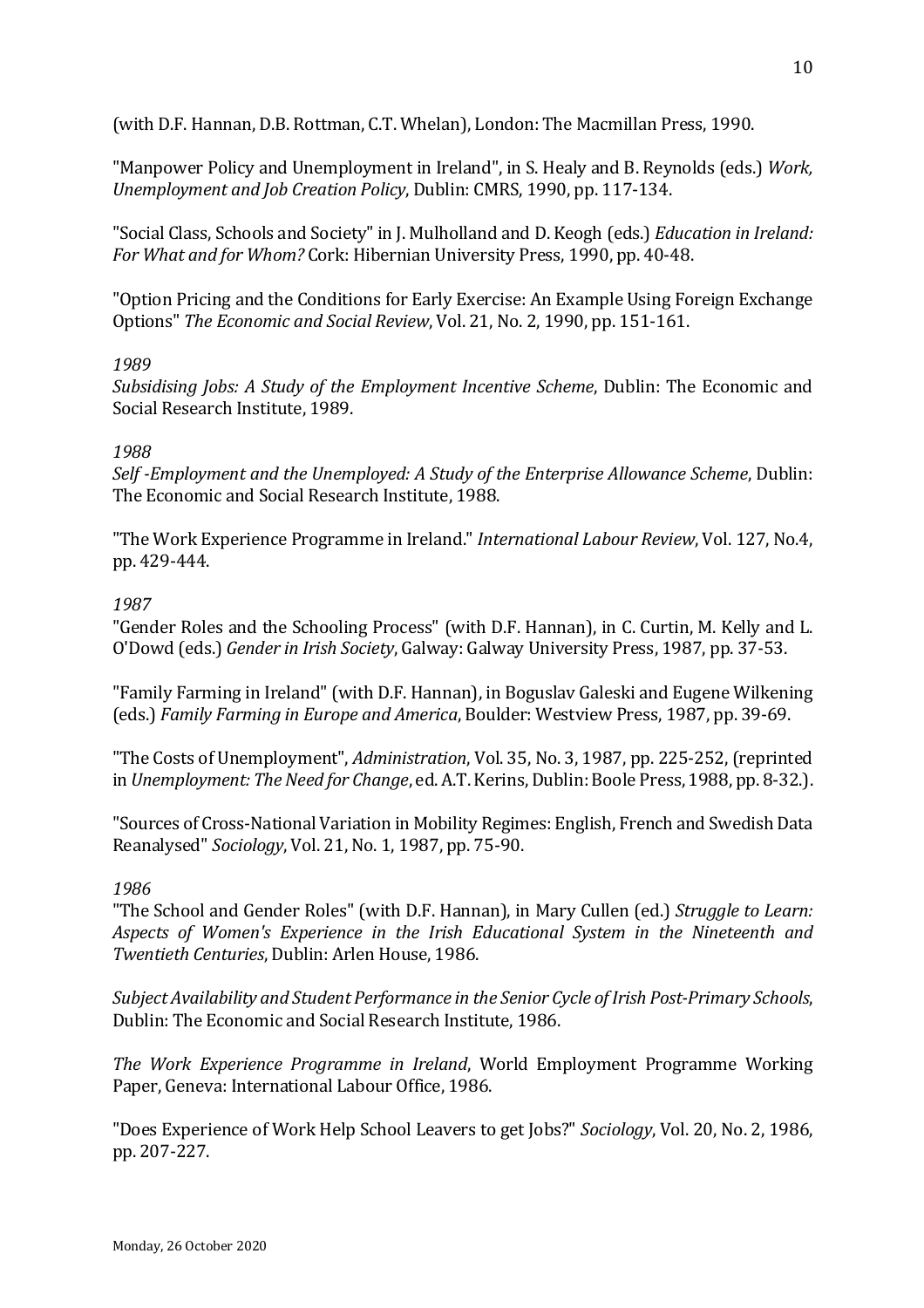## *1985*

*Crime Victimization in the Republic of Ireland* (with D.B. Rottman), Dublin: The Economic and Social Research Institute, 1985.

"Models for the Comparative Analysis of Vertical Mobility" *Quality and Quantity*, Vol. 19, No. 4, 1985, pp. 337-352.

"The Sociology of Youth Unemployment" *Administration*, Vol. 33, No. 2, 1985, pp. 167-186.

"Vertical Mobility and Class Inheritance in the British Isles" (with C.T. Whelan), *The British Journal of Sociology, Vol.* 36, No. 2, 1985, pp. 175-192.

"A Framework for Comparative Analyses of Social Mobility" *Sociology*, Vol. 19, No. 1, 1985, pp. 93-107.

# *1984*

*Education and the Labour Market: Work and Unemployment among Recent Cohorts of Irish School Leavers*, Dublin: The Economic and Social Research Institute, 1984.

"Status Attainment or Job Attainment? The Effects of Sex and Class on Youth Unemployment" *The British Journal of Sociology*, Vol. 35, No. 3, 1984, pp. 363-386.

"Fitting Non-Hierarchical and Association Log-Linear Models using GLIM" *Sociological Methods and Research, Vol.* 13, No.1, 1984, pp. 77-107.

"Dowry Payments in Rural Ireland" *Comparative Studies in Society and History*, Vol. 26, No. 2, 1984, pp. 280-296.

"Population Trends in Late Nineteenth and Early Twentieth Century Ireland: A Local Study" *The Economic and Social Review, Vol.* 15, No. 2, 1984, pp. 95-108.

"Counting Crime: Potentials and Pitfalls" (with D.B. Rottman), *Social Studies*, Vol. 7, No. 4, 1983/84, pp. 271-281.

"Irish Educational Policy: Past Performance and Future Prospects", in Public Social *Expenditure - Value for Money?* Dublin: The Economic and Social Research Institute, November 1984, pp. 99-128.

"Political Constraints" in D. Conniffe and K.A. Kennedy (eds.) *Employment and Unemployment Policy for Ireland*, Dublin: The Economic and Social Research Institute, 1984, pp. 121-129.

# *1983*

*Schooling and Sex Roles: Sex Differences in Subject Provision and Student Choice in Irish Post-Primary Schools* (with D.F. Hannan, *et al.*), Dublin: The Economic and Social Research Institute, 1983.

"Path Analysis: An Example" *Journal of Agricultural Economics*, Vol. 34, No. 3, 1983, pp. 417-425.